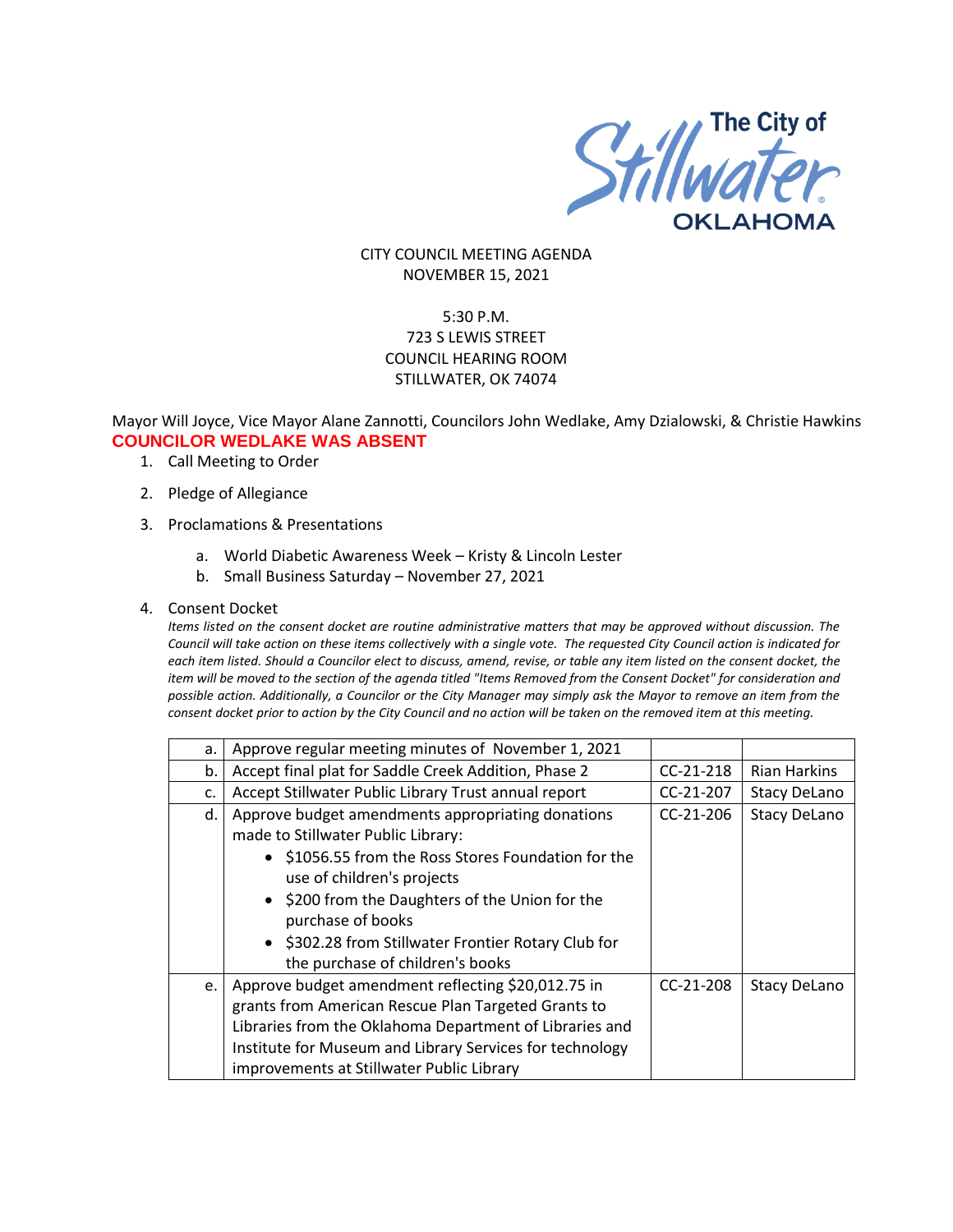| f. | Approve budget amendment reflecting \$425 in grant                                           | CC-21-209   | <b>Stacy DeLano</b> |
|----|----------------------------------------------------------------------------------------------|-------------|---------------------|
|    | funding from the Oklahoma Department of Library's                                            |             |                     |
|    | Health Literacy grant to apply toward costs of Stillwater                                    |             |                     |
|    | Public Library Storywalk fixtures                                                            |             |                     |
| g. | Approve budget amendments reflecting \$31,119 in                                             | $CC-21-210$ | <b>Stacy DeLano</b> |
|    | American Rescue Plan Program grant funds from the                                            |             |                     |
|    | Institute for Museum and Library Services for the                                            |             |                     |
|    | installation of a radio frequency identification system at                                   |             |                     |
|    | <b>Stillwater Public Library</b>                                                             |             |                     |
| h. | Approve budget amendments reflecting \$5,249.75 from an                                      | CC-21-211   | <b>Stacy DeLano</b> |
|    | American Rescue Plan Act Emergency Connectivity Fund                                         |             |                     |
|    | award from the Federal Communications Commission for                                         |             |                     |
|    | the purchase of laptops and hotspots for Stillwater Public                                   |             |                     |
|    | Library patron checkout                                                                      |             |                     |
| i. | Accept two sewer easements at 414 S Debra Court and                                          | $CC-21-217$ | <b>Rian Harkins</b> |
|    | adjacent outlot for Saddle Creek Addition, Phase I                                           |             |                     |
| j. | Approve setting January 10, 2022 as public hearing date                                      | Memo        | <b>Rian Harkins</b> |
|    | for a request to close a 5,662.8-feet section of the right-of-                               |             |                     |
|    | way along a platted section of North Rogers Drive in Park                                    |             |                     |
|    | <b>View Estates Section 10</b>                                                               |             |                     |
| k. | Approve budget amendments appropriating \$25,500 from                                        | $CC-21-212$ | Paul Priegel        |
|    | the sale of the AV gas fuel tank to complete the funding of                                  |             |                     |
|    | the Operations Center office project at Stillwater Regional                                  |             |                     |
|    | Airport                                                                                      |             |                     |
| I. | Approve partial release of water line easement for 15 Foot                                   |             | Kimberly            |
|    | wide water line easement at property addressed as 5200                                       |             | Carnley             |
|    | W 6 <sup>th</sup> Avenue closed by Ordinance No. 3483<br>IT BAAKET IBBBAKER IA BBFAELITER IA |             |                     |

# **CONSENT DOCKET APPROVED AS PRESENTED 4-0**

5. Public Comment on Items not Scheduled for Public Hearings

*Stillwater City Code, Section 2-53(a) & (b), provides that taxpayers or residents of the city, or their authorized legal representatives, may address the Council at a regularly scheduled meeting on any item of business listed on the meeting agenda provided they have submitted a written request prior to the meeting either online at* [Request to](http://stillwater.org/page/home/government/mayor-city-council/meetings-agendas-minutes/online-request-to-speak-at-city-council)  [speak form](http://stillwater.org/page/home/government/mayor-city-council/meetings-agendas-minutes/online-request-to-speak-at-city-council) *or via the form found in the lobby outside Council chambers prior to meetings.*

### 6. Items Removed from Consent Docket

*Items removed from the consent docket are placed on this section of the agenda for discussion, revision, amendment and/or tabling prior to action by the City Council. The City Council may take action, including a vote or series of votes, on items removed to this section of the agenda after the requested discussion, revision or amendment.*

### 7. Public Hearings

*The Council will hear public comments, discuss, and take action including a vote or series of votes on each item listed as presented or as amended by the City Council unless the agenda entry specifically states that no action will be taken.*

| a. Receive public comment regarding a request for a     | l CC-21-216 | Rian Harkins |
|---------------------------------------------------------|-------------|--------------|
| Specific Use Permit for an accommodation use permit     |             |              |
| for property addressed as 1514 W 4 <sup>th</sup> Avenue |             |              |
| <b>APPROVED 4-0</b>                                     |             |              |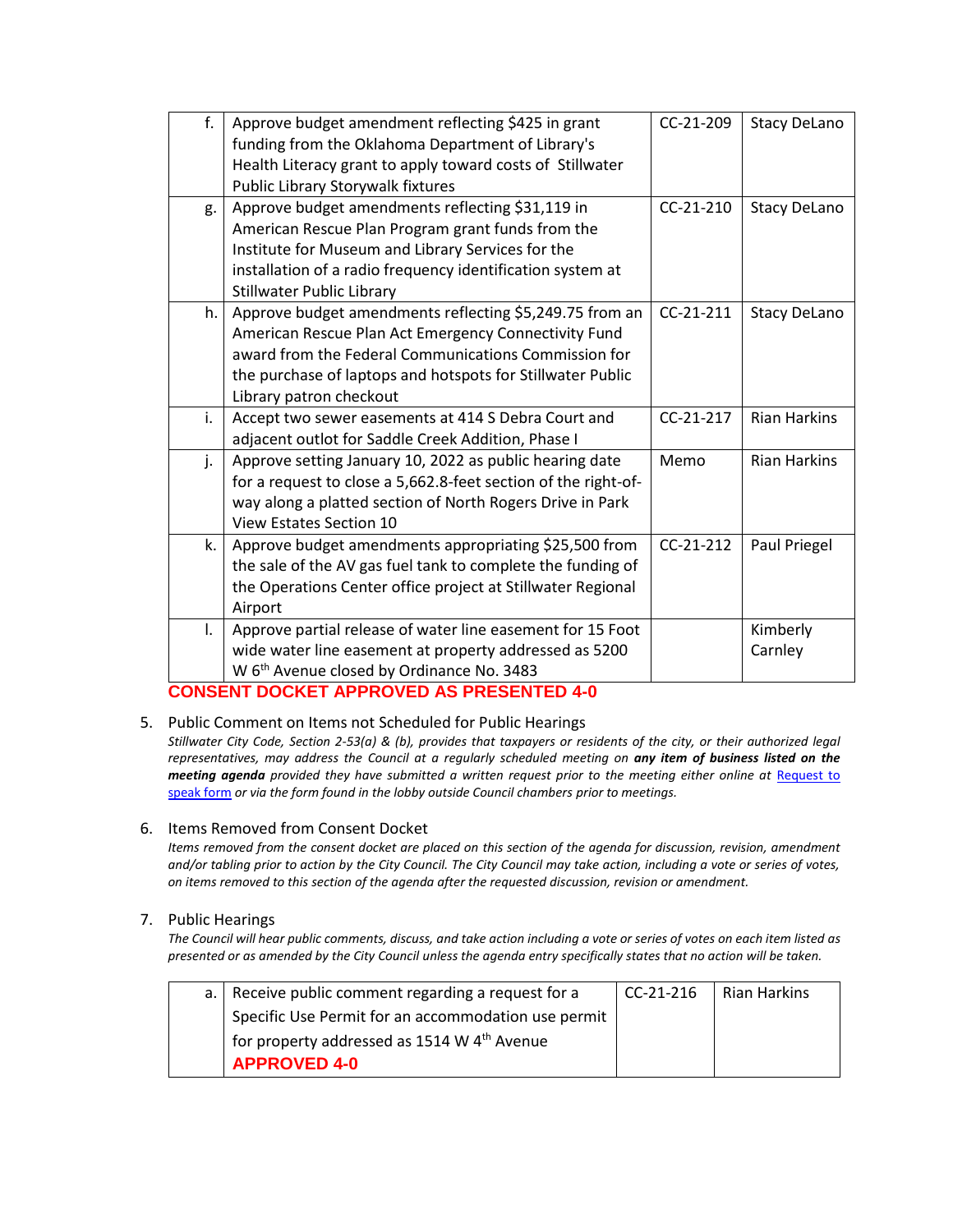| b. | Receive public comment regarding a request for a              | $CC-21-219$ | <b>Rian Harkins</b> |
|----|---------------------------------------------------------------|-------------|---------------------|
|    | Specific Use Permit for an electronic messaging               |             |                     |
|    | center for property addressed as 232 S Main Street            |             |                     |
|    | <b>APPROVED 4-0</b>                                           |             |                     |
| C. | A hearing to determine whether the structure located          |             | <b>Beth Anne</b>    |
|    | at 2420 East 12 <sup>th</sup> Avenue, Stillwater, Oklahoma is |             | Childs              |
|    | dilapidated as defined in 11 O.S §22-112(C) and               |             |                     |
|    | abandoned as defined in 11 O.S. §22-112.4(E)                  |             |                     |
|    | <b>TABLED UNTIL JANUARY 24, 2022 MEETING</b>                  |             |                     |
| d. | A hearing to determine whether the structures                 |             | <b>Beth Anne</b>    |
|    | located at 1005 South Husband Street, Stillwater,             |             | Childs              |
|    | Oklahoma are dilapidated as defined in 11 O.S §22-            |             |                     |
|    | 112(C) and abandoned as defined in 11 O.S. §22-               |             |                     |
|    | 112.4(E) NO ACTION TAKEN                                      |             |                     |
| e. | A hearing to determine whether the structures                 |             | <b>Beth Anne</b>    |
|    | located at 1009 South Husband Street, Stillwater,             |             | Childs              |
|    | Oklahoma are dilapidated as defined in 11 O.S §22-            |             |                     |
|    | 112(C) and abandoned as defined in 11 O.S. §22-               |             |                     |
|    | 112.4(E) NO ACTION TAKEN                                      |             |                     |

# 8. General Orders

*The Council will hear a staff presentation, discuss, and take action including a vote or series of votes on each item listed as presented or as amended or revised by the City Council unless the agenda entry specifically states that no action will be taken. The requested City Council action is indicated in each agenda entry but may be amended or revised prior to action by the City Council.* 

| a.            | Approve budget amendment appropriating a \$20,000            | $CC-21-203$ | Norman              |
|---------------|--------------------------------------------------------------|-------------|---------------------|
|               | donation to establish the Thomas & Patsy Bostick Police      |             | McNickle            |
|               | Gym Fund                                                     |             |                     |
|               | <b>APPROVED 4-0</b>                                          |             |                     |
| b.            | Approve budget amendments increasing the Aviation Gas        | $CC-21-205$ | Paul Priegel        |
|               | for Resale revenue and Fuel Purchases expenditure            |             |                     |
|               | accounts by \$500k for FY22                                  |             |                     |
|               | <b>APPROVED 4-0</b>                                          |             |                     |
| $C_{\bullet}$ | Approve budget amendment appropriating \$32,921 in the       | $CC-21-213$ | <b>Terry Essary</b> |
|               | rural fire account for the purchase of three new HVAC /      |             |                     |
|               | heater units and one apparatus bay heater for various Fire   |             |                     |
|               | <b>Department locations</b>                                  |             |                     |
|               | <b>APPROVED 4-0</b>                                          |             |                     |
| d.            | Discussion and consideration of placing the following        | $CC-21-214$ | Becky Taylor        |
|               | questions on a February 8, 2022 or April 5, 2022 election    |             | Norman              |
|               | ballot:                                                      |             | McNickle            |
|               | General obligation bonds for new Fire Station 2              |             | Kimberly Carnley    |
|               | General obligation bonds for new Animal Welfare<br>$\bullet$ |             |                     |
|               | facility                                                     |             |                     |
|               | Increase transportation sales tax to one cent                |             |                     |
|               | Increase hotel tax to 7%                                     |             |                     |
|               | <b>NO ACTION TAKEN</b>                                       |             |                     |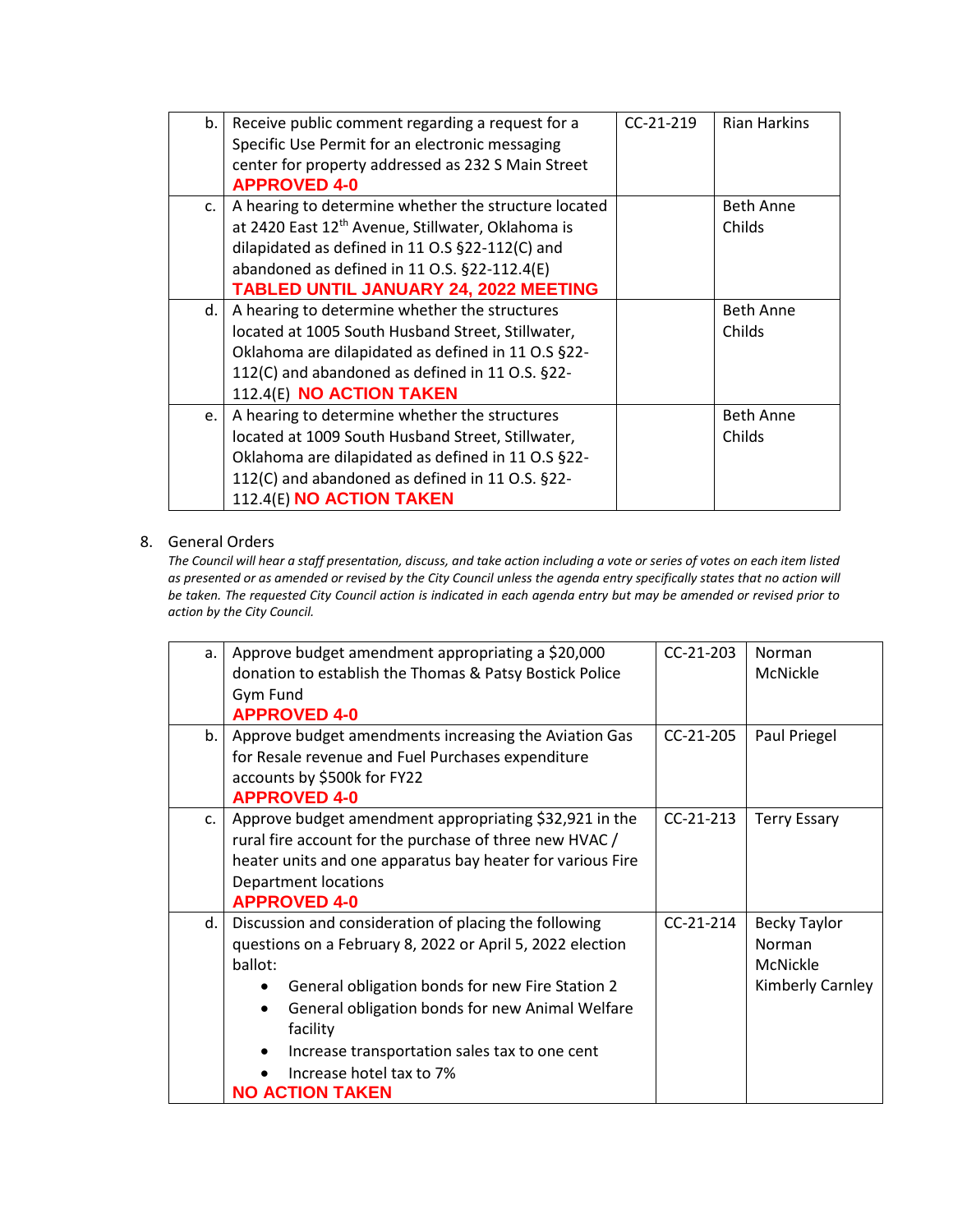## 9. Ordinances

*The City Council will hear a staff presentation, discuss, and take action including a vote or series of votes on each ordinance listed as presented or as amended or revised by the City Council.*

#### First Read

| <b>ORDINANCE NO. 3484: AN ORDINANCE REZONING A TRACT OF LAND</b>     |                  |
|----------------------------------------------------------------------|------------------|
| LOCATED AT 2003 W. 6TH AVENUE FROM O, OFFICE TO CS, COMMERCIAL       |                  |
| SHOPPING DISTRICT AND REZONING A TRACT OF LAND LOCATED AT 610 S.     |                  |
| MCFARLAND STREET FROM RMI, MULTI-FAMILY INTERMEDIATE TO CS,          |                  |
| COMMERCIAL SHOPPING DISTRICT                                         |                  |
| <b>ADVANCED TO SECOND READING 4-0</b>                                |                  |
| <b>ORDINANCE NO. 3485: AN ORDINANCE AMENDING THE CODE OF</b>         | Kimberly Carnley |
| ORDINANCES OF THE CITY OF STILLWATER BY AMENDING CHAPTER 39,         |                  |
| TAXATION, ARTICLE IV, HOTEL ROOM TAX, RENAMING ARTICLE IV            |                  |
| "LODGING TAX"; AMENDING SECTION 39-271, DEFINITIONS; SECTION 39-     |                  |
| 272, USE OF FUNDS; LEVYING AN EXCISE TAX OF SEVEN PERCENT BY         |                  |
| AMENDING SECTION 39-273, TAX LEVIED; AMENDING SECTION 39-278,        |                  |
| RETURNS; AND SECTION 39-286, REGISTRATION CERTIFICATES,              |                  |
| <b>CERTIFICATES OF AUTHORITY</b>                                     |                  |
| <b>ADVANCED TO SECOND READING 4-0</b>                                |                  |
| <b>ORDINANCE NO. 3486: AN ORDINANCE AMENDING THE CODE OF</b>         | Kimberly Carnley |
| ORDINANCES OF THE CITY OF STILLWATER BY AMENDING CHAPTER 39,         |                  |
| TAXATION, ARTICLE III, SALES AND USE TAX, DIVISION 6, TRANSPORTATION |                  |
| SALES TAX, TO CREATE "2022 TRANSPORTATION SALES TAX" BY              |                  |
| AMENDING SECTION 39-238; LEVYING A SALES TAX OF ONE PERCENT BY       |                  |
| AMENDING SECTION 39-239; PROVIDING AN EFFECTIVE DATE BY              |                  |
| AMENDING SECTION 39-242; AND PROVIDING FOR EXPIRATION OF THE         |                  |
| TAX LEVIED BY AMENDING SECTION 39-244                                |                  |
| <b>ADVANCED TO SECOND READING 4-0</b>                                |                  |

### 10. Resolutions

*The City Council will hear a staff presentation, discuss, and take action including a vote or series of votes on each resolution listed as presented or as amended or revised by the City Council.* 

| a. | <b>RESOLUTION NO. CC-2021-38: A RESOLUTION OF THE</b> | Beth Anne Childs        |
|----|-------------------------------------------------------|-------------------------|
|    | STILLWATER CITY COUNCIL DECLARING THE STRUCTURE       |                         |
|    | LOCATED AT 2420 EAST 12TH AVENUE, STILLWATER,         |                         |
|    | OKLAHOMA, DILAPIDATED AND A PUBLIC NUISANCE           |                         |
|    | DETRIMENTAL TO THE HEALTH, SAFETY, AND WELFARE OF THE |                         |
|    | GENERAL PUBLIC AND THE COMMUNITY, AND ORDERING THE    |                         |
|    | DILAPIDATED STRUCTURE TO BE TORN DOWN AND REMOVED     |                         |
|    | PURSUANT TO 11 O.S. §22-112                           |                         |
|    | <b>TABLED UNTIL JANUARY 24, 2022</b>                  |                         |
| b. | <b>RESOLUTION NO. CC-2021-39: A RESOLUTION OF THE</b> | <b>Beth Anne Childs</b> |
|    | STILLWATER CITY COUNCIL DECLARING THE STRUCTURE       |                         |
|    | LOCATED AT 1005 SOUTH HUSBAND STREET, STILLWATER,     |                         |
|    | OKLAHOMA, DILAPIDATED AND A PUBLIC NUISANCE           |                         |